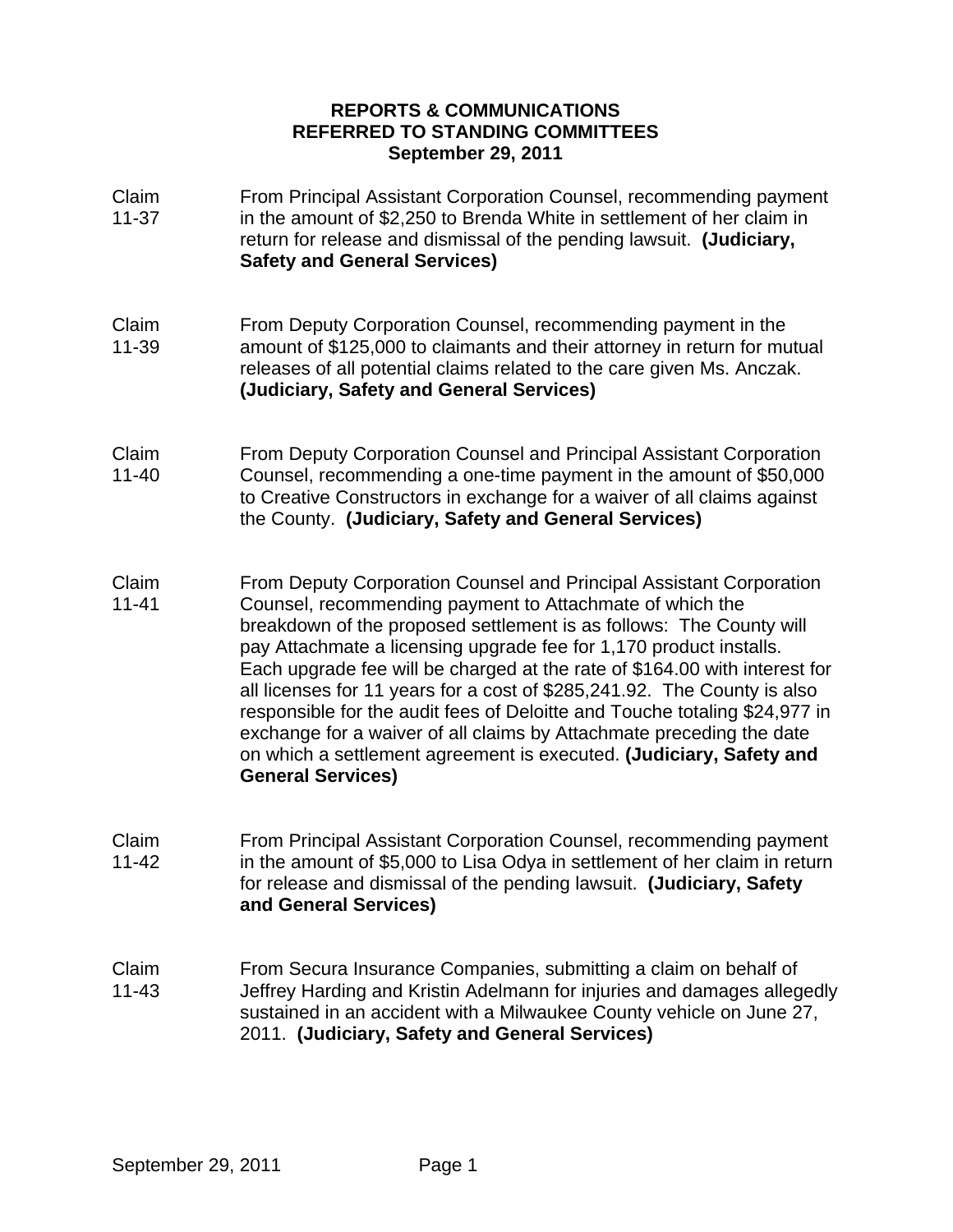- Claim 11-45 From Godfrey & Kahn, S.C., submitting a Notice of Claim on behalf of Midwest Airlines and Skyway Airlines for injuries and damages allegedly sustained under an agreement with Milwaukee County. **(Judiciary, Safety and General Services)**
- 11-371 From the Clerk of Circuit Court/Director of Court Services, requesting authorization to enter into a contract with the Wisconsin Department of Children and Families in the amount of \$650,000 for the period of July 1, 2011 through June 30, 2012, to conduct permanency plan reviews for all Milwaukee County children in out-of-home care. **(Health and Human Needs)**
- 11-373 From the Inspector, Office of the Sheriff, requesting authorization to execute a contract to provide a Staff Physician for the County Correctional Facilities for the Office of the Sheriff and allow for payment of any services received prior to County Board approval of said contract. **(Judiciary, Safety and General Services)**
- 11-375 From the Director, Department of Transportation and Public Works, and the Airport Director requesting authorization to enter into a new monthto-month lease agreement with Host International, Inc., for rental of approximately 783 square feet of storage space on the lower level of Concourse C at General Mitchell International Airport (GMIA). **(Transportation, Public Works and Transit)**
- 11-377 From the Director, Department of Transportation and Public Works, and the Airport Director requesting authorization to enter into a lease agreement with ACC Holding, Inc., for the lease of approximately 3,630 square feet of warehouse space (Building 301) at the former  $440<sup>th</sup>$  Air Force Reserve Station (ARS) effective October 1, 2011. **(Transportation, Public Works and Transit)**
- 11-378 From the Director, Department of Transportation and Public Works, and the Airport Director requesting authorization to enter into a lease agreement with ACC Holding, Inc., for the lease of approximately 2,800 square feet of office/classroom space (Building 305) at the former  $440<sup>th</sup>$ Air Force Reserve Station (ARS) effective October 1, 2011. **(Transportation, Public Works and Transit)**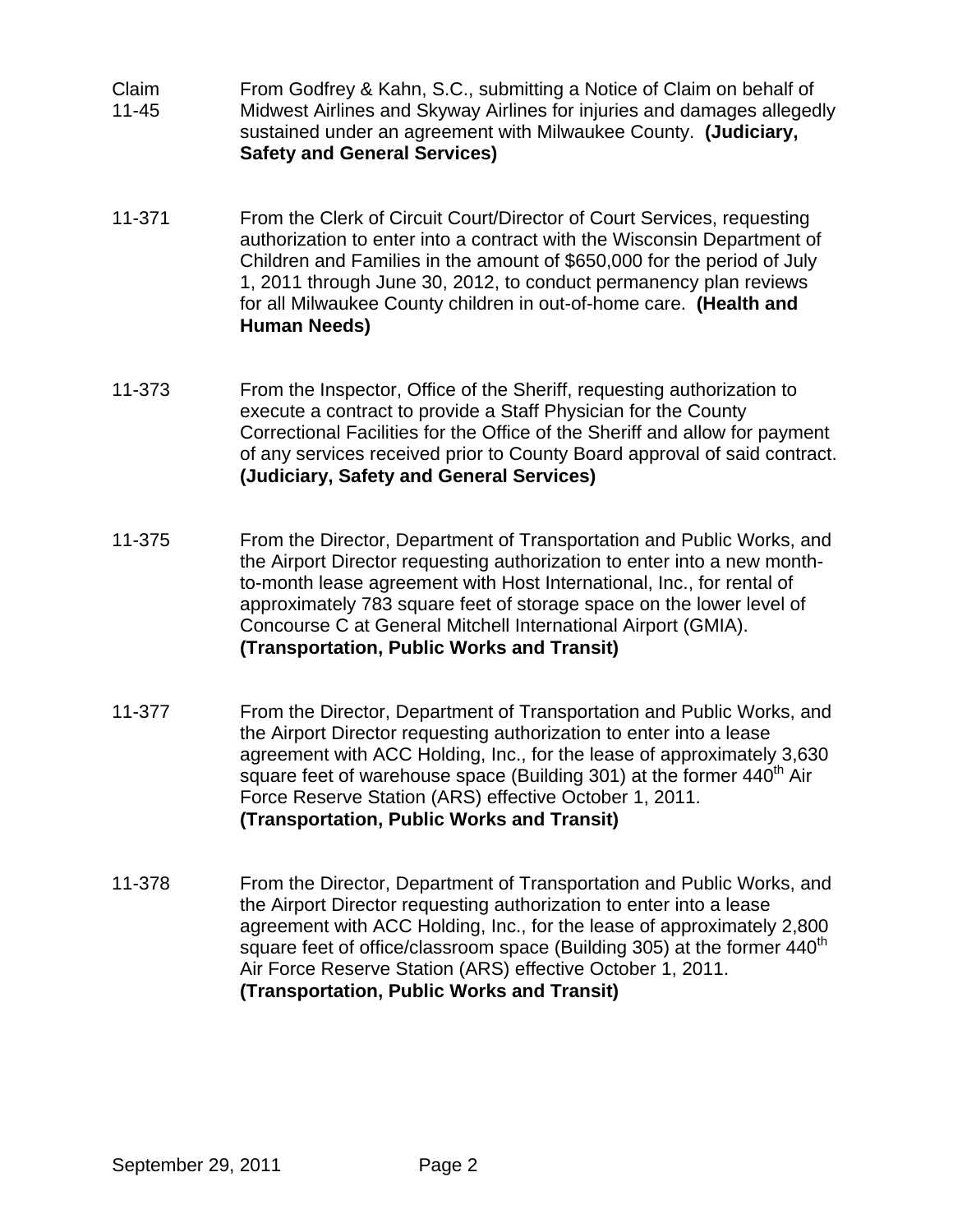- 11-379 10-404 From the Director, Department of Transportation and Public Works, and the Airport Director submitting an informational report on the status of all currently authorized Airport Capital Improvement Projects and requesting that 2007 Budget Amendment 1B027 be hereby rescinded and the requirement for the semi-annual report be eliminated. **(Transportation, Public Works, and Transit and Finance and Audit.)**
- 11-380 09-402 (a)(c) From the Director, Department of Transportation and Public Works, and the Airport Director requesting authorization to amend the agreement between Milwaukee County and Federal Express Corporation to add approximately 9,000 square feet for a total of 226,398 square feet of air cargo apron space at General Mitchell International Airport (GMIA) effective October 1, 2011. **(Transportation, Public Works and Transit)**
- 11-382 04-267 (a)(i) From the Director, Department of Transportation and Public Works, requesting authorization to prepare, review, approve, and execute all contract documents as required to hire Johnson Controls, Inc. (JCI), an Energy Services Company (ESCO) previously approved as qualified by the County Board, to conduct a Technical Energy Audit (TEA) for the buildings at the County Correctional Facility South (CCFS). **(Transportation, Public Works and Transit)**
- 11-384 From the Inspector, Office of the Sheriff, requesting authorization to apply for and accept Homeland Security grants in the amount of \$80,210. **(Judiciary, Safety and General Services)**
- 11-385 From the Interim Chief Informational Officer, Information Management Services – DAS requesting authorization to amend a contract with Kraly Solutions, LLC for project management services. **(Finance and Audit)**
- 11-386 From the Interim Chief Informational Officer, Information Management Services - DAS requesting authorization to amend a contract with the Joxel Group, LLC for project management services related to electronic medical records implementation at Department of Health and Human Services - Behavioral Health Division. **(Finance and Audit)**
- 11-387 11-85 (a)(a) From the Interim Chief Information Officer, Department of Administrative Services (DAS), Information Management Services Division (IMSD), requesting authorization to execute an agreement with Netsmart Technologies, Inc., for an electronic medical records system for the Department of Health and Human Services - Behavioral Health Division. **(Health and Human Needs and Finance and Audit)**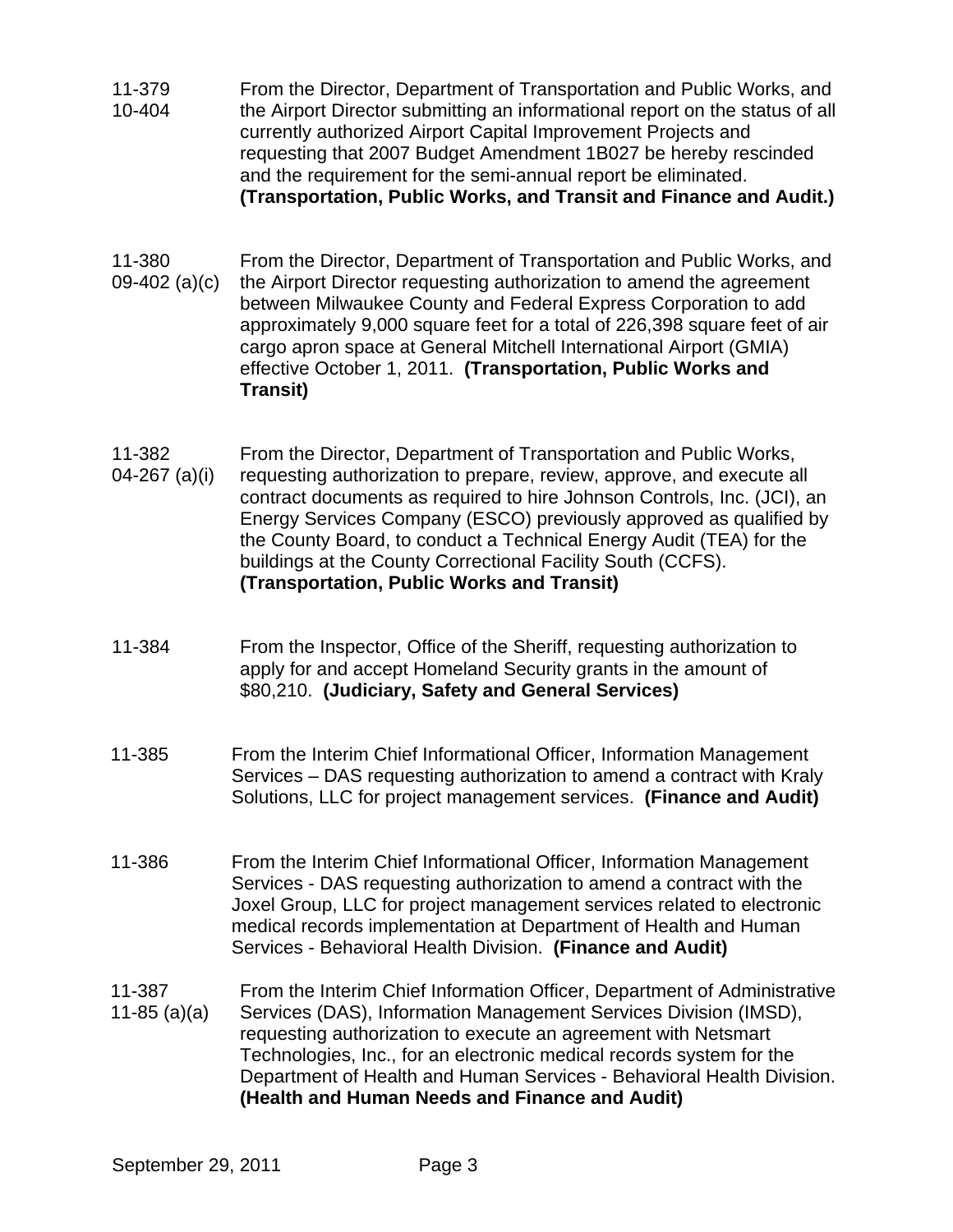- 11-391 From the Interim Director, Department of Health and Human Services, requesting authorization to enter into a 2012 Contract with the State of Wisconsin for operation of the Wisconsin Home Energy Assistance Program (WHEAP). **(Health and Human Needs)**
- 11-392 11-35 (a)(b) From the Interim Director, Department of Health and Human Services, requesting authorization to enter into Purchase of Service Contracts for the operation of the Management Services Division Wisconsin Home Energy Assistance Program (WHEAP). **(Health and Human Needs)**
- 11-393 From the Interim Director, Department of Health and Human Services, providing notice of Sports Authority Award recommendations and requesting authorization for the fiscal agent to distribute the funds. **(Health and Human Needs)**
- 11-398 From the Director, Department of Parks, Recreation and Culture, requesting authorization to submit Virginia Graeme Baker Act Program grant applications. **(Parks, Energy and Environment)**
- 11-399 From the Director, Department of Parks, Recreation and Culture, recommending that the Milwaukee County Board of Supervisors recognizes that the American Legion Post 299 and the Veterans of Foreign Wars Chapter 10394 have met Milwaukee County's due diligence requirements to the Board's satisfaction. **(Parks, Energy and Environment and Finance and Audit)**
- 11-401 From the Director, Department of Parks, Recreation and Culture, requesting that the Milwaukee County Board accept the Long-Range Lakefront Planning Committee's Report for the development of Milwaukee's lakefront. **(Parks, Energy and Environment)**
- 11-402 From the Director, Department of Parks, Recreation and Culture, requesting authorization to negotiate a lease with AT&T for the placement of a telecommunications tower in Veterans Park, and bring back the lease in the October cycle for approval prior to execution. **(Parks, Energy and Environment)**
- 11-403 11-68 From the Department of Administrative Services, expressing official intent regarding certain capital expenditures to be reimbursed from the proceeds of an obligation. **(Finance and Audit)**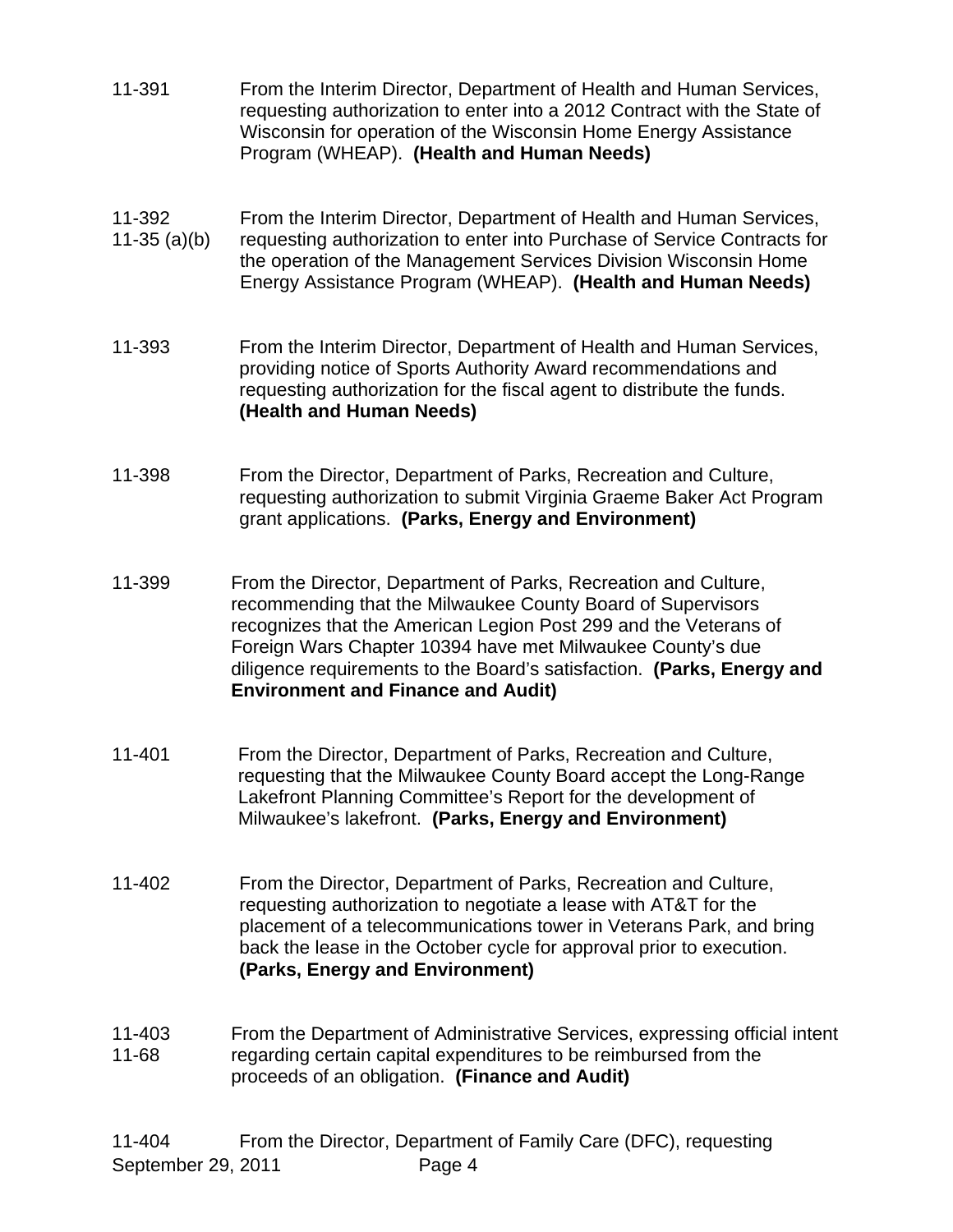authorization to pursue negotiations with the State of Wisconsin Department of Health Services (DHS) for a contract to provide the Family Care benefit to residents of Racine and Kenosha Counties. **(Health and Human Needs and Finance and Audit)** 

- 11-405 From the Director, Community Business Development Partners (CBDP) requesting authorization to submit the annual Disadvantaged Business Enterprise (DBE) goals for United States Department of Transportation assisted projects to the Federal Transit Administration (FTA) for anticipated contracts in Federal Fiscal Years (FFY) 2012-2014. **(Transportation, Public Works, and Transit and Economic and Community Development)**
- 11-406 From the Chief Judge and Clerk of Circuit Court, requesting authorization to accept a three-year grant from the U.S Department of Justice (DOJ), Office of Justice Programs (OJP), Office of Juvenile Justice and Delinquency Prevention (OJJDP), in the amount of \$650,000 to implement the Milwaukee County Family Drug Treatment Court. **(Health and Human Needs and Finance and Audit)**
- 11-413 From the Director, Department of Child Support Enforcement, requesting authorization to pay the invoice submitted by Joxel Group, LLC for work performed related to the 2011 application for Pathways to Responsible Fatherhood grant funds. . **(Judiciary, Safety and General Services and Finance Audit)**
- 11-410 From the Director, Department of Parks, Recreation and Culture, requesting authorization to double fill the position of Electrical Mechanic Supervisor (Title Code 24000) (Pay Range 5412) for approximately 6 weeks beginning mid-November 2011. **(Personnel)**
- 11-411 From the Director, Department of Parks, Recreation, and Culture, requesting authorization to create one Park and Recreation Specialist NR position and abolish one Senior Executive Assistant Parks NR position. **(Finance and Audit and Personnel, the Department of Administrative Services, and the Division of Human Resources)**
- 11-414 From the Department of Administrative Services, Corporation Counsel, Office of the Personnel Review Board and the Department of Labor Relations requesting authorization to amend Milwaukee County General Ordinance (MCGO) 17.207 as it pertains to the Grievance Procedure. **(Personnel)**